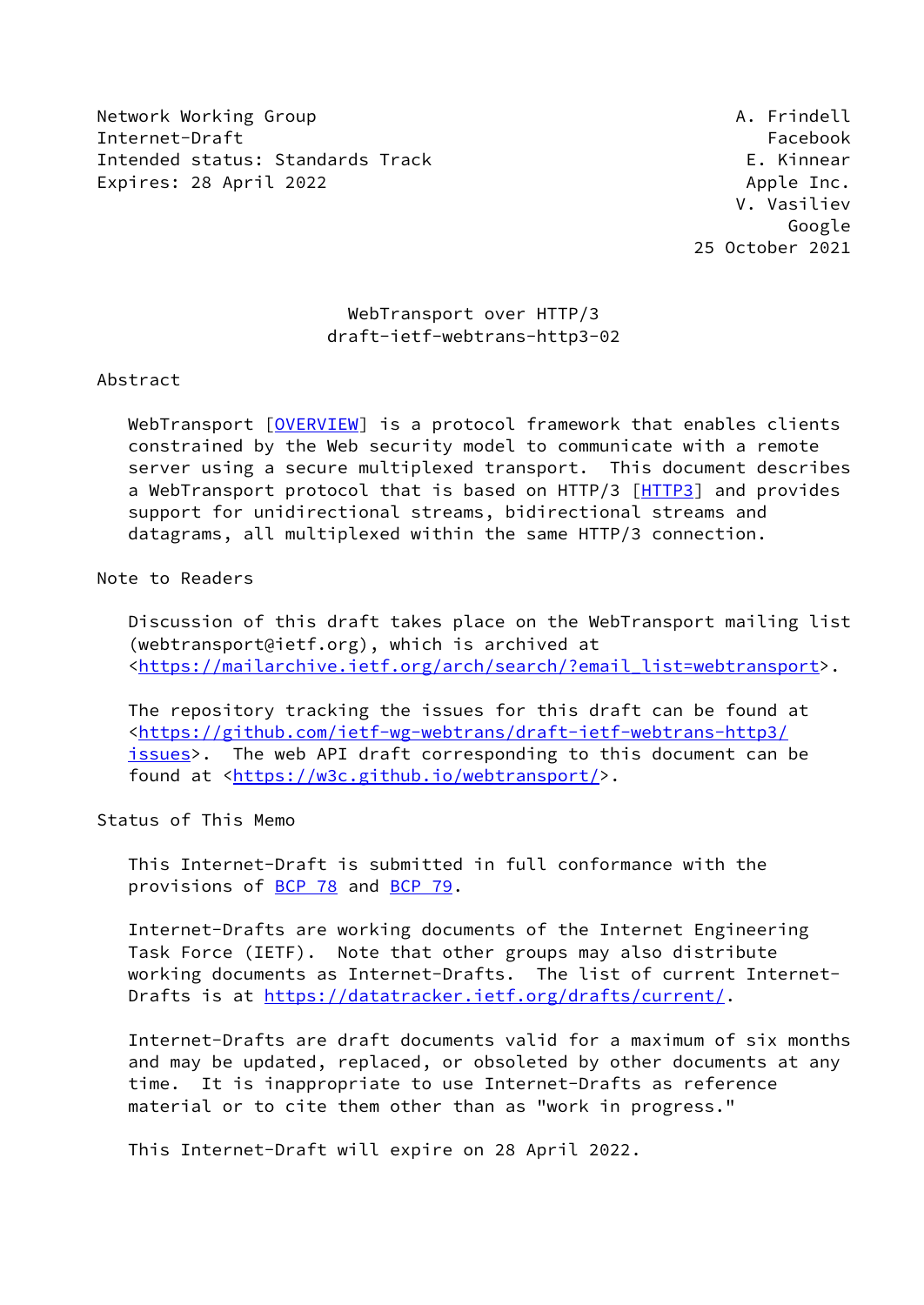Internet-Draft WebTransport-H3 October 2021

Copyright Notice

 Copyright (c) 2021 IETF Trust and the persons identified as the document authors. All rights reserved.

This document is subject to **[BCP 78](https://datatracker.ietf.org/doc/pdf/bcp78)** and the IETF Trust's Legal Provisions Relating to IETF Documents ([https://trustee.ietf.org/](https://trustee.ietf.org/license-info) [license-info](https://trustee.ietf.org/license-info)) in effect on the date of publication of this document. Please review these documents carefully, as they describe your rights and restrictions with respect to this document. Code Components extracted from this document must include Simplified BSD License text as described in Section 4.e of the [Trust Legal Provisions](https://trustee.ietf.org/license-info) and are provided without warranty as described in the Simplified BSD License.

#### Table of Contents

| $1$ .            |                                                                                                        |  |  |  | $\overline{3}$  |
|------------------|--------------------------------------------------------------------------------------------------------|--|--|--|-----------------|
|                  |                                                                                                        |  |  |  |                 |
| $\overline{2}$ . |                                                                                                        |  |  |  | $\frac{3}{3}$   |
|                  |                                                                                                        |  |  |  | $\overline{4}$  |
| 3.1.             | Establishing a Transport-Capable HTTP/3 Connection                                                     |  |  |  | $\overline{4}$  |
| 3.2.             | Extended CONNECT in HTTP/3                                                                             |  |  |  | $\overline{4}$  |
| 3.3.             | Creating a New Session                                                                                 |  |  |  |                 |
| 3.4.             | Limiting the Number of Simultaneous Sessions                                                           |  |  |  | $\frac{4}{5}$   |
|                  |                                                                                                        |  |  |  | $\overline{5}$  |
| 4.1.             | Unidirectional streams                                                                                 |  |  |  | $\underline{6}$ |
| 4.2.             | Bidirectional Streams                                                                                  |  |  |  | 6               |
|                  | 4.3. Resetting Data Streams                                                                            |  |  |  | $\overline{1}$  |
| 4.4.             |                                                                                                        |  |  |  | $\underline{8}$ |
| 4.5.             | Buffering Incoming Streams and Datagrams $\cdot \cdot \cdot \cdot \cdot \cdot \cdot \cdot \frac{8}{2}$ |  |  |  |                 |
| 5.               |                                                                                                        |  |  |  | <u>୍ର</u>       |
| 6.               |                                                                                                        |  |  |  | 10              |
| $\overline{1}$ . |                                                                                                        |  |  |  | 10              |
| 8.               |                                                                                                        |  |  |  | 11              |
| 8.1.             | Upgrade Token Registration                                                                             |  |  |  | 11              |
| 8.2.             | HTTP/3 SETTINGS Parameter Registration                                                                 |  |  |  | 11              |
| 8.3.             | Frame Type Registration 12                                                                             |  |  |  |                 |
| 8.4.             | Stream Type Registration                                                                               |  |  |  | 12              |
| 8.5.             | HTTP/3 Error Code Registration 12                                                                      |  |  |  |                 |
| 8.6.             |                                                                                                        |  |  |  | 13              |
|                  |                                                                                                        |  |  |  |                 |
| 9.1.             | Normative References $\frac{13}{2}$                                                                    |  |  |  |                 |
| 9.2.             | Informative References                                                                                 |  |  |  | 15              |
|                  |                                                                                                        |  |  |  |                 |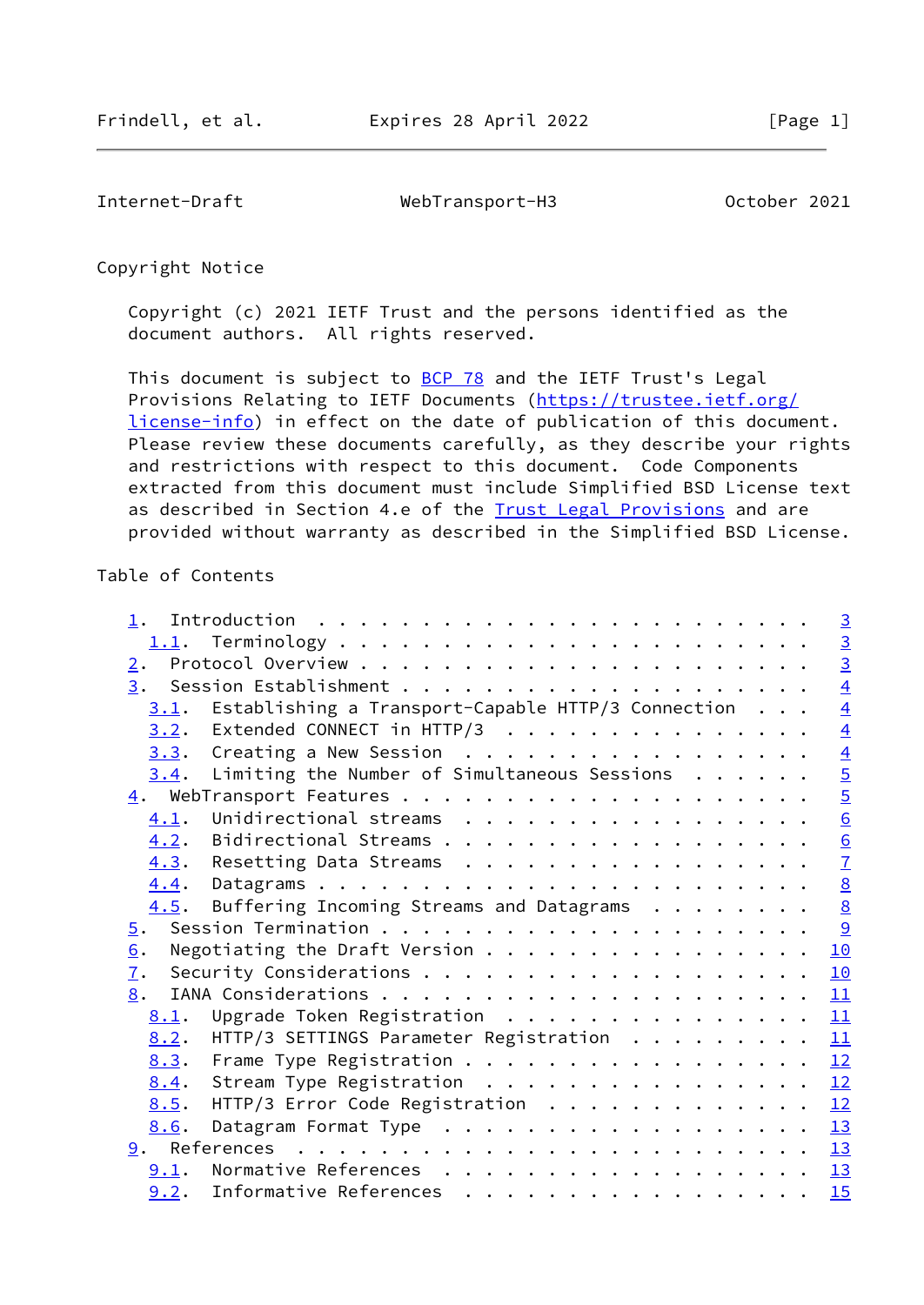|--|--|--|--|--|--|--|--|--|--|--|--|--|--|--|--|--|--|--|--|--|--|--|--|--|--|

Frindell, et al. Expires 28 April 2022 [Page 2]

<span id="page-2-1"></span>

Internet-Draft WebTransport-H3 October 2021

# <span id="page-2-0"></span>[1](#page-2-0). Introduction

HTTP/3 [\[HTTP3](#page-14-1)] is a protocol defined on top of QUIC [\[RFC9000](https://datatracker.ietf.org/doc/pdf/rfc9000)] that can multiplex HTTP requests over a QUIC connection. This document defines a mechanism for multiplexing non-HTTP data with HTTP/3 in a manner that conforms with the WebTransport protocol requirements and semantics [[OVERVIEW\]](#page-14-0). Using the mechanism described here, multiple WebTransport instances can be multiplexed simultaneously with regular HTTP traffic on the same HTTP/3 connection.

# <span id="page-2-2"></span>[1.1](#page-2-2). Terminology

 The keywords "MUST", "MUST NOT", "REQUIRED", "SHALL", "SHALL NOT", "SHOULD", "SHOULD NOT", "RECOMMENDED", "NOT RECOMMENDED", "MAY", and "OPTIONAL" in this document are to be interpreted as described in [BCP](https://datatracker.ietf.org/doc/pdf/bcp14) [14](https://datatracker.ietf.org/doc/pdf/bcp14) [[RFC2119\]](https://datatracker.ietf.org/doc/pdf/rfc2119) [\[RFC8174](https://datatracker.ietf.org/doc/pdf/rfc8174)] when, and only when, they appear in all capitals, as shown here.

 This document follows terminology defined in Section 1.2 of [\[OVERVIEW](#page-14-0)]. Note that this document distinguishes between a WebTransport server and an HTTP/3 server. An HTTP/3 server is the server that terminates HTTP/3 connections; a WebTransport server is an application that accepts WebTransport sessions, which can be accessed via an HTTP/3 server.

# <span id="page-2-3"></span>[2](#page-2-3). Protocol Overview

 WebTransport servers in general are identified by a pair of authority value and path value (defined in [\[RFC3986](https://datatracker.ietf.org/doc/pdf/rfc3986)] Sections [3.2](#page-4-0) and [3.3](#page-4-1) correspondingly).

When an HTTP/3 connection is established, both the client and server have to send a SETTINGS\_ENABLE\_WEBTRANSPORT setting in order to indicate that they both support WebTransport over HTTP/3.

WebTransport sessions are initiated inside a given HTTP/3 connection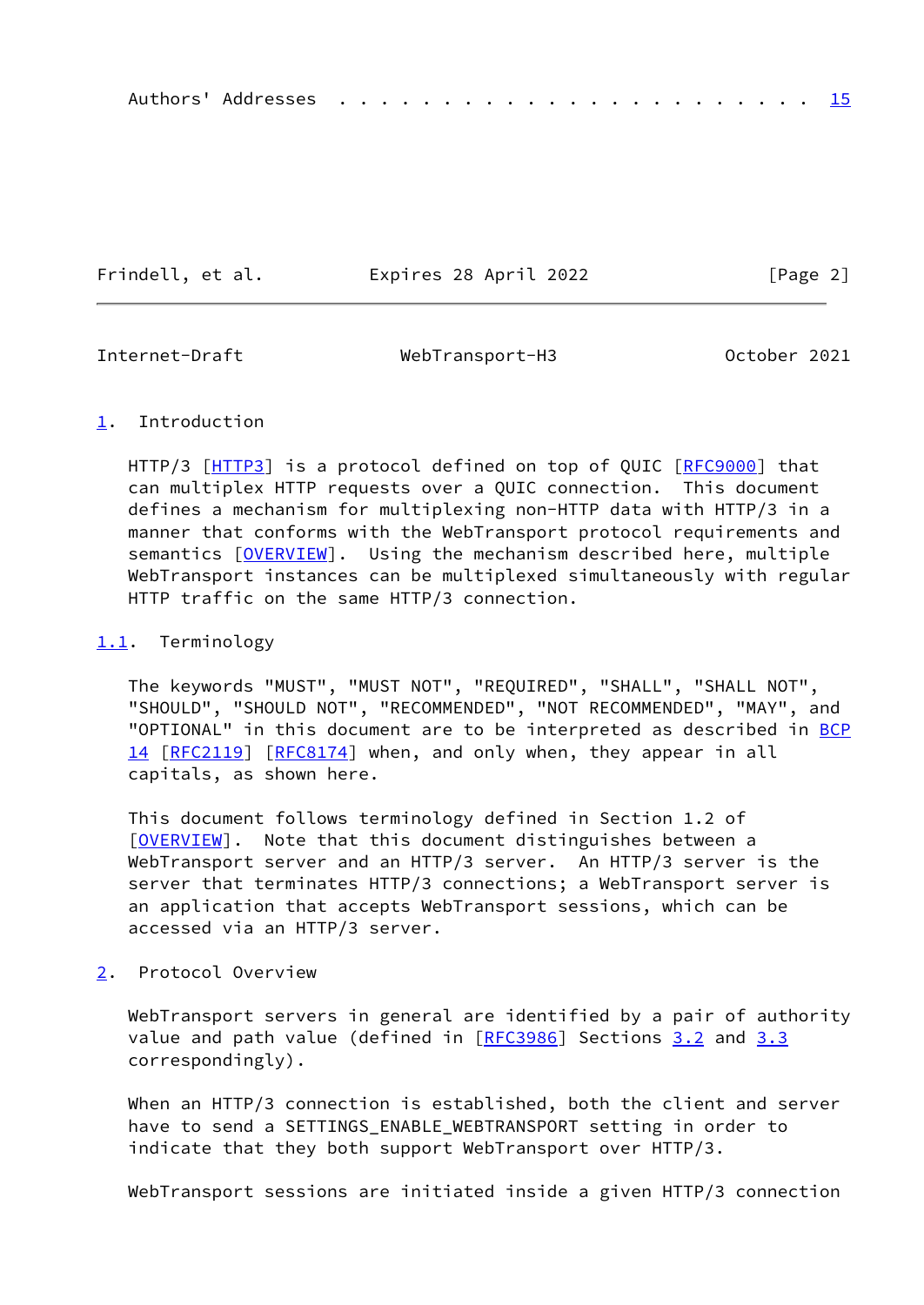by the client, who sends an extended CONNECT request [\[RFC8441](https://datatracker.ietf.org/doc/pdf/rfc8441)]. If the server accepts the request, an WebTransport session is established. The resulting stream will be further referred to as a \_CONNECT stream\_, and its stream ID is used to uniquely identify a given WebTransport session within the connection. The ID of the CONNECT stream that established a given WebTransport session will be further referred to as a Session ID.

 After the session is established, the peers can exchange data using the following mechanisms:

Frindell, et al. Expires 28 April 2022 [Page 3]

<span id="page-3-1"></span>Internet-Draft WebTransport-H3 October 2021

- \* A client can create a bidirectional stream using a special indefinite-length HTTP/3 frame that transfers ownership of the stream to WebTransport.
- \* A server can create a bidirectional stream, which is possible since HTTP/3 does not define any semantics for server-initiated bidirectional streams.
- \* Both client and server can create a unidirectional stream using a special stream type.
- \* A datagram can be sent using HTTP Datagrams [\[HTTP-DATAGRAM](#page-14-4)].

 An WebTransport session is terminated when the CONNECT stream that created it is closed.

<span id="page-3-0"></span>[3](#page-3-0). Session Establishment

<span id="page-3-2"></span>[3.1](#page-3-2). Establishing a Transport-Capable HTTP/3 Connection

 In order to indicate support for WebTransport, both the client and the server MUST send a SETTINGS\_ENABLE\_WEBTRANSPORT value set to "1" in their SETTINGS frame. The SETTINGS\_ENABLE\_WEBTRANSPORT parameter value SHALL be either "0" or "1", with "0" being the default; an endpoint that receives a value other than "0" or "1" MUST close the connection with the H3\_SETTINGS\_ERROR error code.

 The client MUST NOT send a WebTransport request until it has received the setting indicating WebTransport support from the server.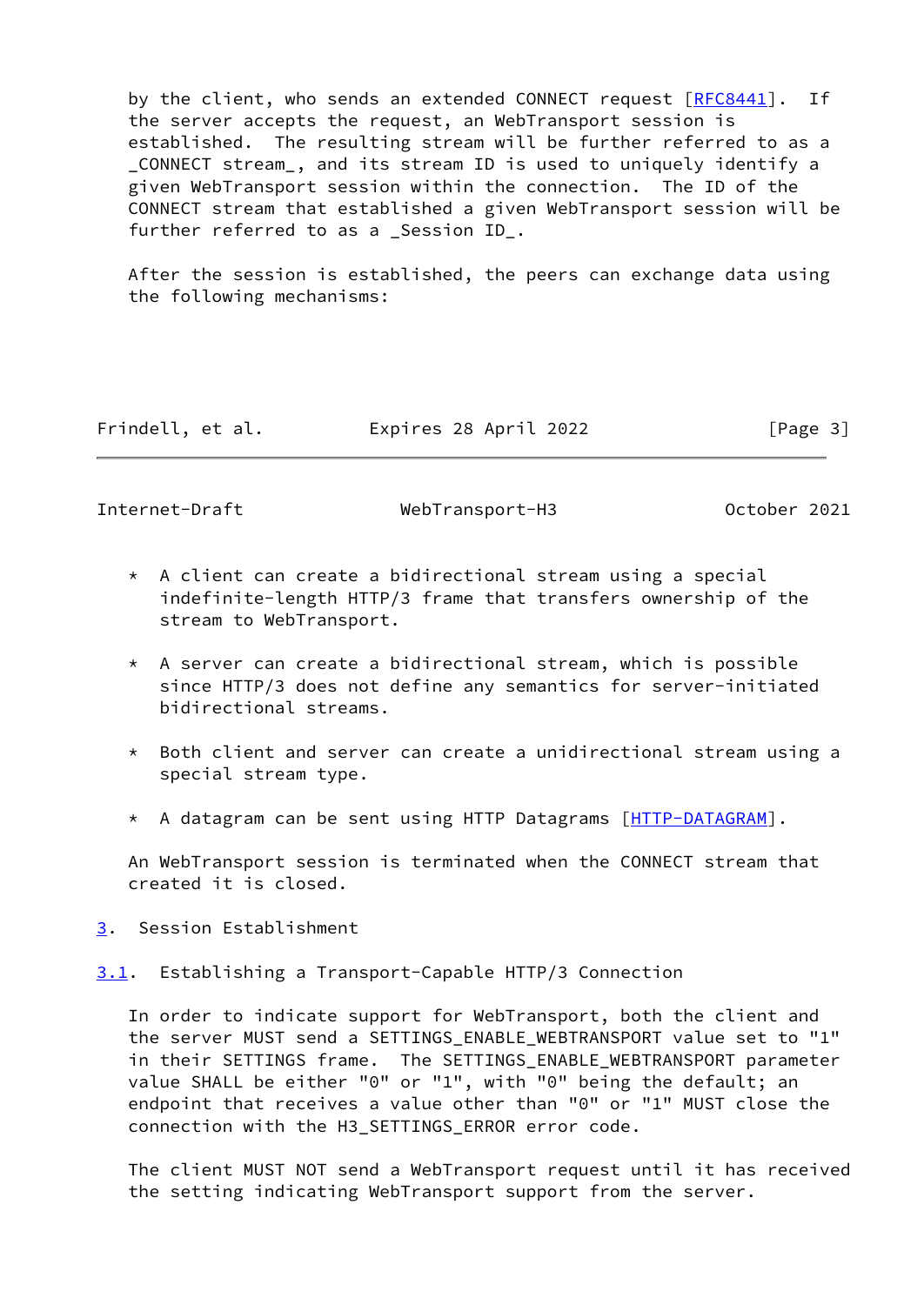Similarly, the server MUST NOT process any incoming WebTransport requests until the client settings have been received, as the client may be using a version of WebTransport extension that is different from the one used by the server.

<span id="page-4-0"></span>[3.2](#page-4-0). Extended CONNECT in HTTP/3

[RFC8441] defines an extended CONNECT method in **Section 4**, enabled by the SETTINGS\_ENABLE\_CONNECT\_PROTOCOL parameter. That parameter is only defined for HTTP/2. This document does not create a new multi purpose parameter to indicate support for extended CONNECT in HTTP/3; instead, the SETTINGS\_ENABLE\_WEBTRANSPORT setting implies that an endpoint supports extended CONNECT.

<span id="page-4-1"></span>[3.3](#page-4-1). Creating a New Session

 As WebTransport sessions are established over HTTP/3, they are identified using the https URI scheme [[RFC7230](https://datatracker.ietf.org/doc/pdf/rfc7230)].

Frindell, et al. Expires 28 April 2022 [Page 4]

<span id="page-4-2"></span>Internet-Draft WebTransport-H3 October 2021

 In order to create a new WebTransport session, a client can send an HTTP CONNECT request. The :protocol pseudo-header field ([[RFC8441](https://datatracker.ietf.org/doc/pdf/rfc8441)]) MUST be set to webtransport. The :scheme field MUST be https. Both the :authority and the :path value MUST be set; those fields indicate the desired WebTransport server. An Origin header [[RFC6454\]](https://datatracker.ietf.org/doc/pdf/rfc6454) MUST be provided within the request.

 Upon receiving an extended CONNECT request with a :protocol field set to webtransport, the HTTP/3 server can check if it has a WebTransport server associated with the specified :authority and :path values. If it does not, it SHOULD reply with status code 404 (Section 6.5.4, [\[RFC7231](https://datatracker.ietf.org/doc/pdf/rfc7231)]). If it does, it MAY accept the session by replying with a 2xx series status code, as defined in Section 15.3 of [[SEMANTICS\]](#page-15-2). The WebTransport server MUST verify the Origin header to ensure that the specified origin is allowed to access the server in question.

 From the client's perspective, a WebTransport session is established when the client receives a 2xx response. From the server's perspective, a session is established once it sends a 2xx response. WebTransport over HTTP/3 does not support 0-RTT.

The webtransport HTTP Upgrade Token uses the Capsule Protocol as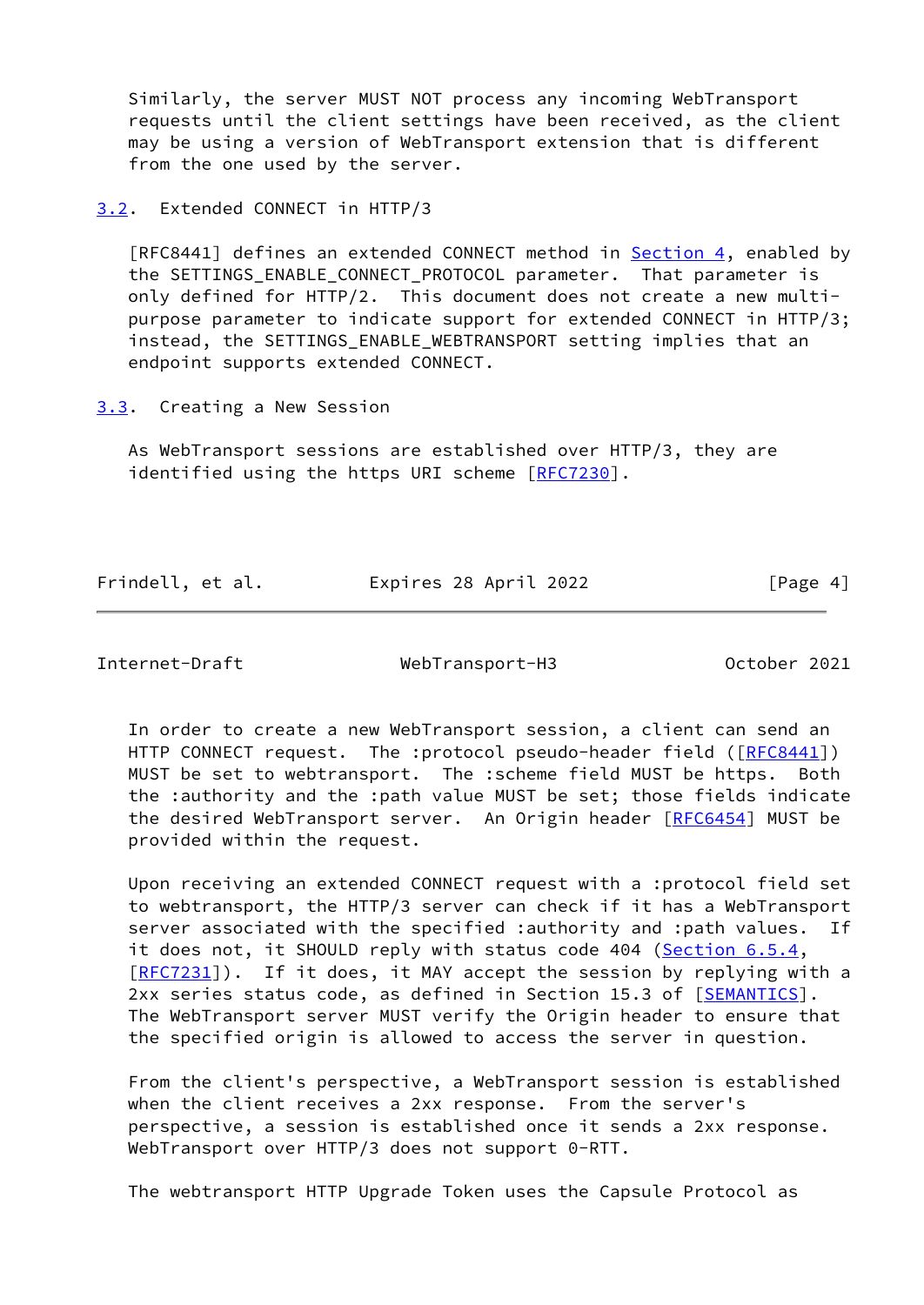defined in [[HTTP-DATAGRAM\]](#page-14-4).

<span id="page-5-0"></span>[3.4](#page-5-0). Limiting the Number of Simultaneous Sessions

 From the flow control perspective, WebTransport sessions count against the stream flow control just like regular HTTP requests, since they are established via an HTTP CONNECT request. This document does not make any effort to introduce a separate flow control mechanism for sessions, nor to separate HTTP requests from WebTransport data streams. If the server needs to limit the rate of incoming requests, it has alternative mechanisms at its disposal:

- \* HTTP\_REQUEST\_REJECTED error code defined in [\[HTTP3](#page-14-1)] indicates to the receiving HTTP/3 stack that the request was not processed in any way.
- $*$  HTTP status code 429 indicates that the request was rejected due to rate limiting [\[RFC6585](https://datatracker.ietf.org/doc/pdf/rfc6585)]. Unlike the previous method, this signal is directly propagated to the application.
- <span id="page-5-1"></span>[4](#page-5-1). WebTransport Features

 WebTransport over HTTP/3 provides the following features described in [\[OVERVIEW](#page-14-0)]: unidirectional streams, bidirectional streams and datagrams, initiated by either endpoint.

| Frindell, et al. |  | Expires 28 April 2022 | [Page 5] |  |
|------------------|--|-----------------------|----------|--|
|                  |  |                       |          |  |

<span id="page-5-3"></span>

| Internet-Draft | WebTransport-H3 | October 2021 |
|----------------|-----------------|--------------|
|----------------|-----------------|--------------|

 Session IDs are used to demultiplex streams and datagrams belonging to different WebTransport sessions. On the wire, session IDs are encoded using the QUIC variable length integer scheme described in [\[RFC9000](https://datatracker.ietf.org/doc/pdf/rfc9000)].

 If at any point a session ID is received that cannot a valid ID for a client-initiated bidirectional stream, the recepient MUST close the connection with an H3\_ID\_ERROR error code.

<span id="page-5-2"></span>[4.1](#page-5-2). Unidirectional streams

 Once established, both endpoints can open unidirectional streams. The HTTP/3 unidirectional stream type SHALL be 0x54. The body of the stream SHALL be the stream type, followed by the session ID, encoded as a variable-length integer, followed by the user-specified stream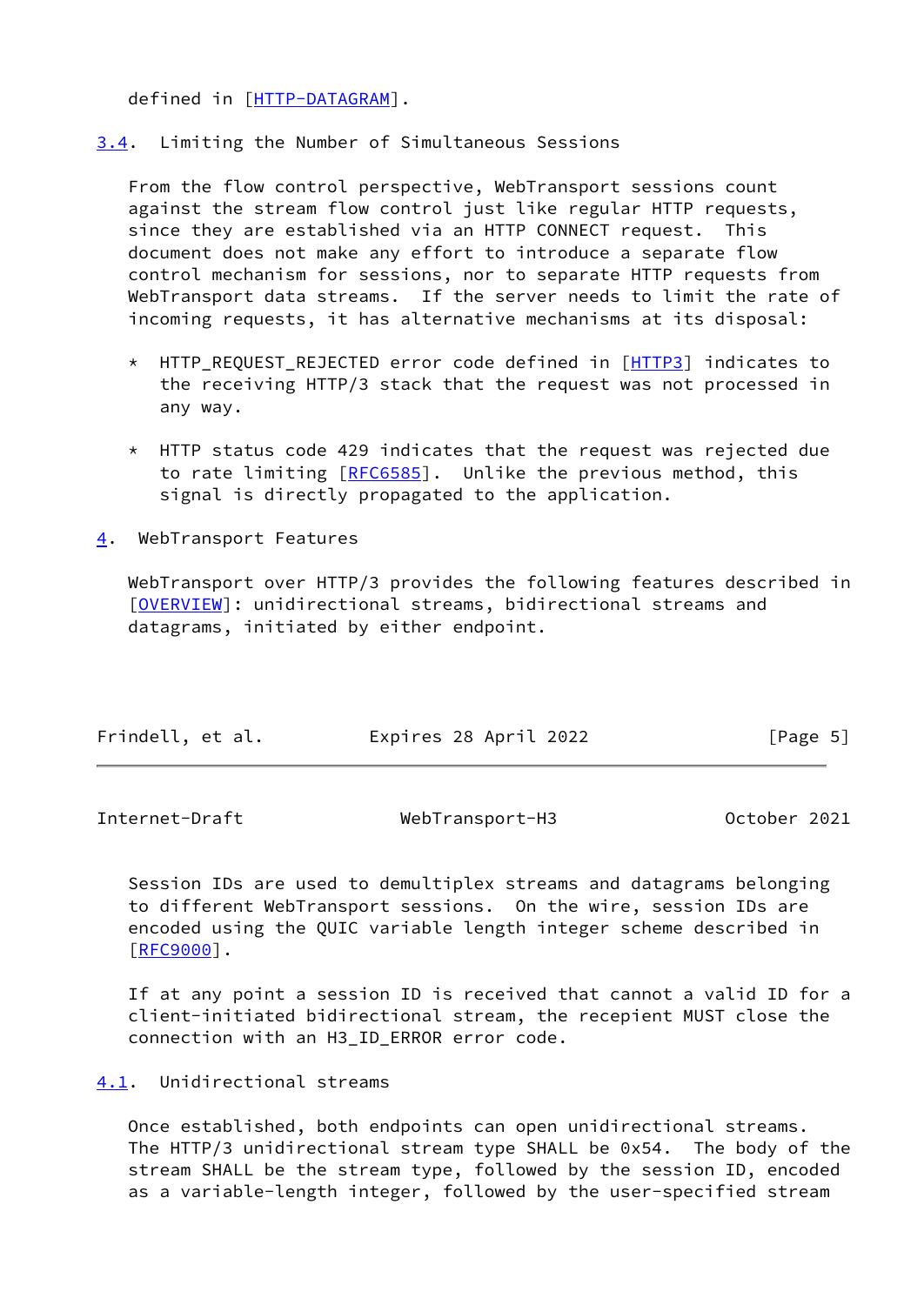data (Figure 1). 0 1 2 3 0 1 2 3 4 5 6 7 8 9 0 1 2 3 4 5 6 7 8 9 0 1 2 3 4 5 6 7 8 9 0 1 +-+-+-+-+-+-+-+-+-+-+-+-+-+-+-+-+-+-+-+-+-+-+-+-+-+-+-+-+-+-+-+-+  $0x54$  (i)  $...$  +-+-+-+-+-+-+-+-+-+-+-+-+-+-+-+-+-+-+-+-+-+-+-+-+-+-+-+-+-+-+-+-+ Session ID (i) ... ... ... ... +-+-+-+-+-+-+-+-+-+-+-+-+-+-+-+-+-+-+-+-+-+-+-+-+-+-+-+-+-+-+-+-+ Stream Body +-+-+-+-+-+-+-+-+-+-+-+-+-+-+-+-+-+-+-+-+-+-+-+-+-+-+-+-+-+-+-+-+

Figure 1: Unidirectional WebTransport stream format

### <span id="page-6-0"></span>[4.2](#page-6-0). Bidirectional Streams

 WebTransport endpoints can initiate bidirectional streams by opening an HTTP/3 bidirectional stream and sending an HTTP/3 frame with type WEBTRANSPORT\_STREAM (type=0x41). The format of the frame SHALL be the frame type, followed by the session ID, encoded as a variable length integer, followed by the user-specified stream data (Figure 2). The frame SHALL last until the end of the stream.

0 1 2 3 0 1 2 3 4 5 6 7 8 9 0 1 2 3 4 5 6 7 8 9 0 1 2 3 4 5 6 7 8 9 0 1 +-+-+-+-+-+-+-+-+-+-+-+-+-+-+-+-+-+-+-+-+-+-+-+-+-+-+-+-+-+-+-+-+  $0x41$  (i) +-+-+-+-+-+-+-+-+-+-+-+-+-+-+-+-+-+-+-+-+-+-+-+-+-+-+-+-+-+-+-+-+ Session ID (i) +-+-+-+-+-+-+-+-+-+-+-+-+-+-+-+-+-+-+-+-+-+-+-+-+-+-+-+-+-+-+-+-+ Stream Body +-+-+-+-+-+-+-+-+-+-+-+-+-+-+-+-+-+-+-+-+-+-+-+-+-+-+-+-+-+-+-+-+

Frindell, et al. Expires 28 April 2022 [Page 6]

<span id="page-6-1"></span>Internet-Draft WebTransport-H3 October 2021

#### Figure 2: WEBTRANSPORT\_STREAM frame format

 HTTP/3 does not by itself define any semantics for server-initiated bidirectional streams. If WebTransport setting is negotiated by both endpoints, the syntax of the server-initiated bidirectional streams SHALL be the same as the syntax of client-initated bidirectional streams, that is, a sequence of HTTP/3 frames. The only frame defined by this document for use within server-initiated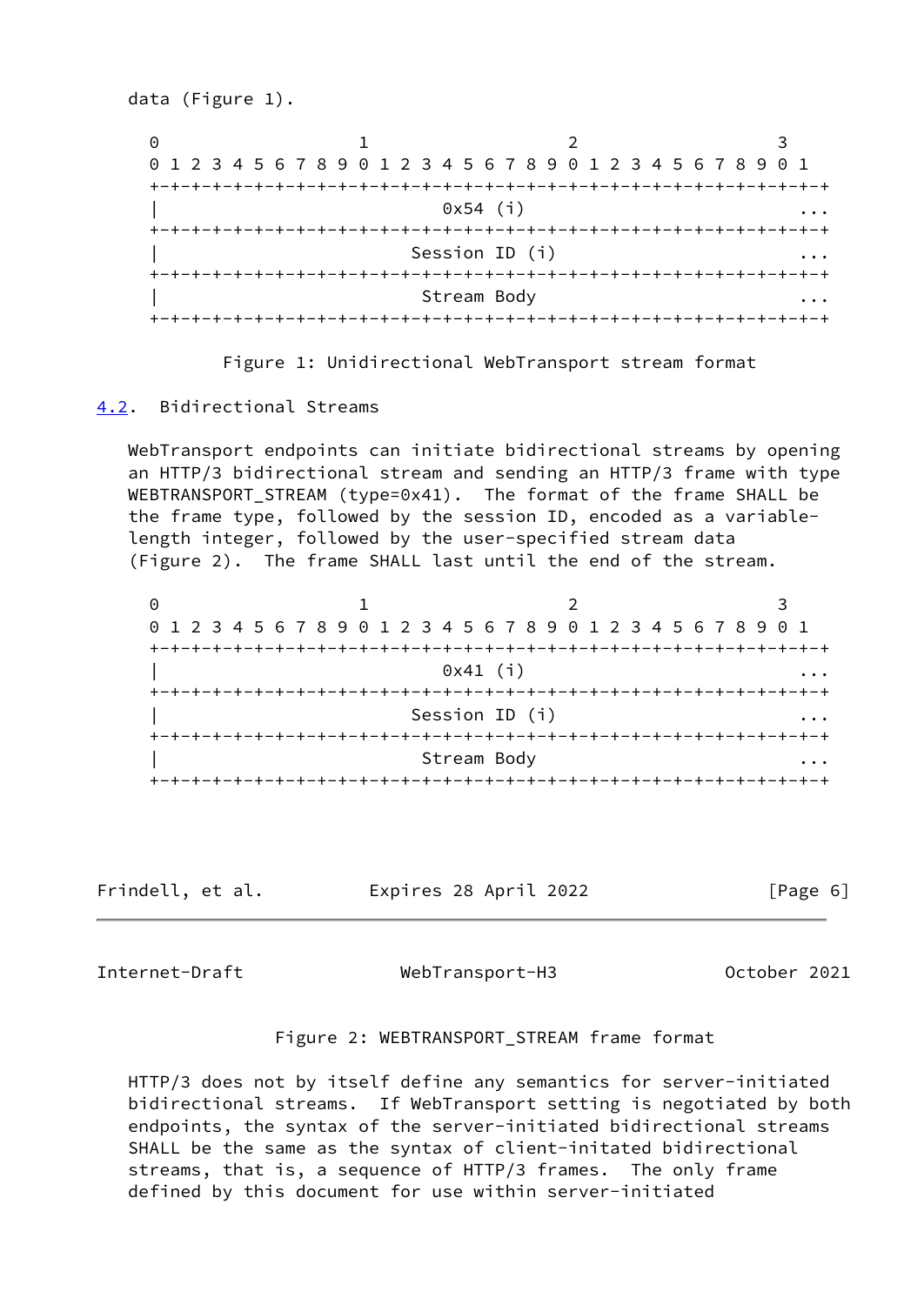bidirectional streams is WEBTRANSPORT\_STREAM.

 TODO: move the paragraph above into a separate draft; define what happens with already existing HTTP/3 frames on server-initiated bidirectional streams.

<span id="page-7-0"></span>[4.3](#page-7-0). Resetting Data Streams

 A WebTransport endpoint may send a RESET\_STREAM or a STOP\_SENDING frame for a WebTransport data stream. Those signals are propagated by the WebTransport implementation to the application.

 A WebTransport application SHALL provide an error code for those operations. Since WebTransport shares the error code space with HTTP/3, WebTransport application errors for streams are limited to an unsigned 8-bit integer, assuming values between 0x00 and 0xff. WebTransport implementations SHALL remap those error codes into an error range where 0x00 corresponds to 0x52e4a40fa8db, and 0xff corresponds to 0x52e4a40fa9e2. Note that there are code points inside that range of form "0x1f  $*$  N + 0x21" that are reserved by Section 8.1 of  $[HTTP3]$  $[HTTP3]$ ; those have to be accounted for when mapping the error codes by skipping them (i.e. the two HTTP/3 error codepoints adjacent to a GREASE codepoint would map to two adjacent WebTransport application error codepoints). An example pseudocode can be seen in Figure 3.

```
first = 0x52e4a40fa8dblast = 0x52e4a40fa9e2 def webtransport_code_to_http_code(n):
   return first + n + floor(n / 0x1e)
def http_code_to_webtransport_code(h):
   assert(first \leq h \leq last)
   assert((h - 0x21) % 0x1f != 0)shifted = h - first
    return shifted - shifted // 0x1f
```
Frindell, et al. Expires 28 April 2022 [Page 7]

<span id="page-7-1"></span>

Internet-Draft WebTransport-H3 October 2021

Figure 3: Pseudocode for converting between WebTransport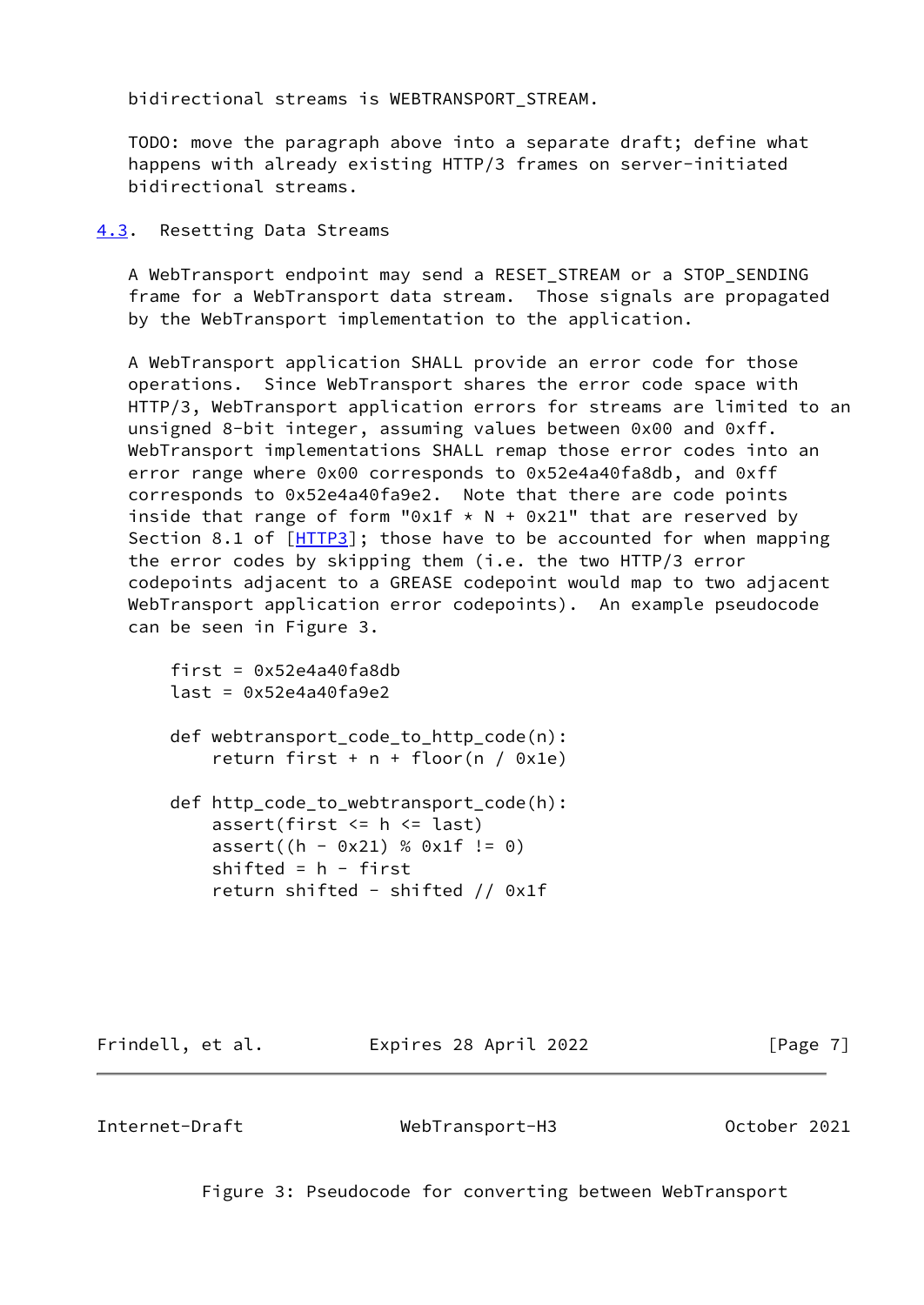# application errors and HTTP/3 error codes; here,  $\dot{\ }$ // $\dot{\ }$  is integer division

 WebTransport data streams are associated with sessions through a header at the beginning of the stream; resetting a stream may result in that data being discarded. Because of that, WebTransport application error codes are best effort, as the WebTransport stack is not always capable of associating the reset code with a session. The only exception is the situation where there is only one session on a given HTTP/3 connection, and no intermediaries between the client and the server.

 WebTransport implementations SHALL forward the error code for a stream associated with a known session to the application that owns that session; similarly, the intermediaries SHALL reset the streams with corresponding error code when receiving a reset from the peer. If a WebTransport implementation intentionally allows only one session over a given HTTP/3 connection, it SHALL forward the error codes within WebTransport application error code range to the application that owns the only session on that connection.

### <span id="page-8-0"></span>[4.4](#page-8-0). Datagrams

 Datagrams can be sent using HTTP Datagrams, using the WEB\_TRANSPORT HTTP Datagram Format Type (see value in **Section 8.6)**. When using the WEB\_TRANSPORT HTTP Datagram Format Type, the WebTransport datagram payload is sent unmodified in the "HTTP Datagram Payload" field of an HTTP Datagram. When sending a registration capsule using the "Datagram Format Type" set to WEB\_TRANSPORT, the "Datagram Format Additional Data" field SHALL be empty.

 In QUIC, a datagram frame can span at most one packet. Because of that, the applications have to know the maximum size of the datagram they can send. However, when proxying the datagrams, the hop-by-hop MTUs can vary. TODO: Describe how the path MTU can be computed, specifically propagation across HTTP proxies.

# <span id="page-8-1"></span>[4.5](#page-8-1). Buffering Incoming Streams and Datagrams

 In WebTransport over HTTP/3, the client MAY send its SETTINGS frame, as well as multiple WebTransport CONNECT requests, WebTransport data streams and WebTransport datagrams, all within a single flight. As those can arrive out of order, a WebTransport server could be put into a situation where it receives a stream or a datagram without a corresponding session. Similarly, a client may receive a server initiated stream or a datagram before receiving the CONNECT response headers from the server.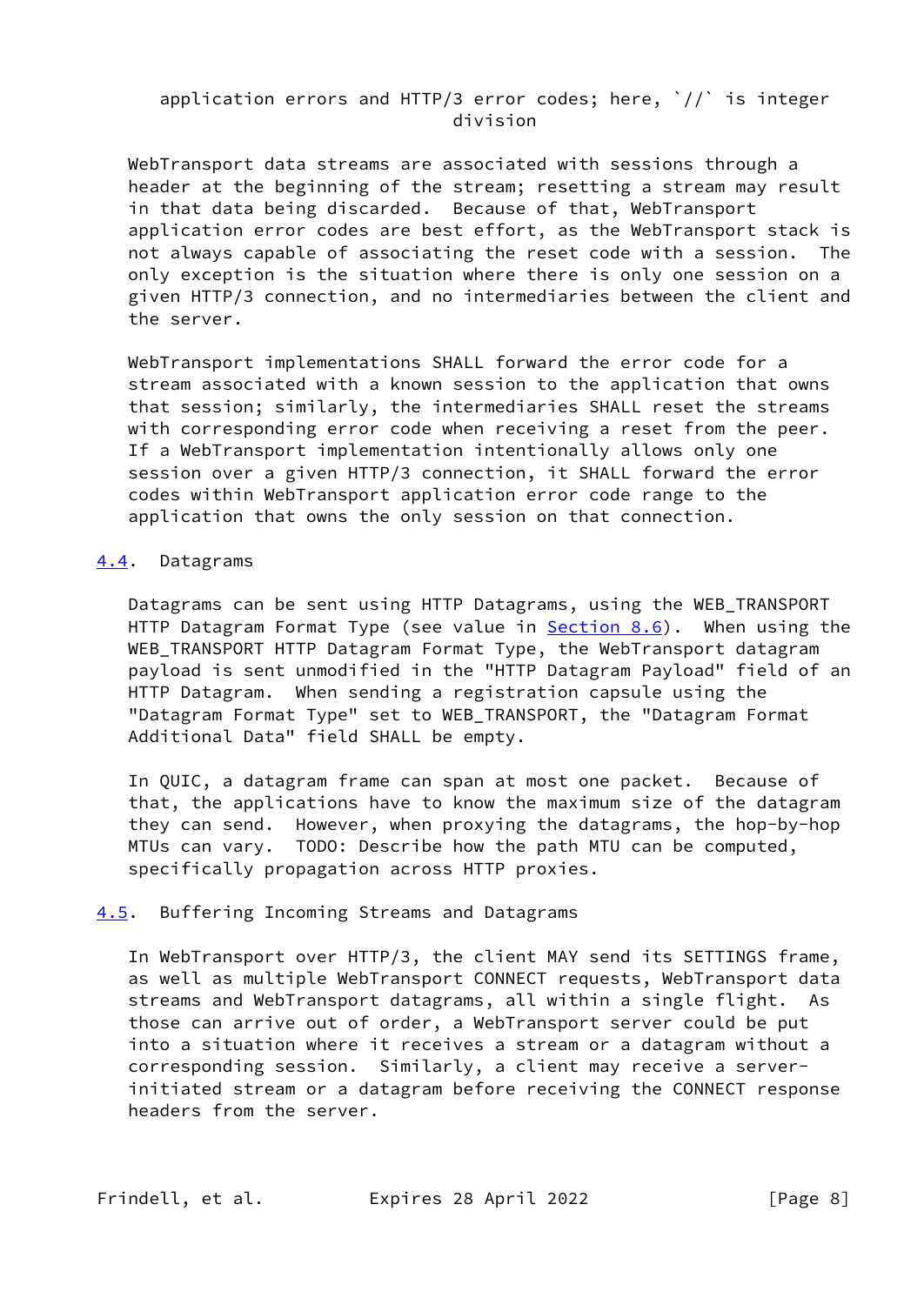<span id="page-9-1"></span>Internet-Draft WebTransport-H3 October 2021

 To handle this case, WebTransport endpoints SHOULD buffer streams and datagrams until those can be associated with an established session. To avoid resource exhaustion, the endpoints MUST limit the number of buffered streams and datagrams. When the number of buffered streams is exceeded, a stream SHALL be closed by sending a RESET STREAM and/ or STOP SENDING with the H3 WEBTRANSPORT BUFFERED STREAM REJECTED error code. When the number of buffered datagrams is exceeded, a datagram SHALL be dropped. It is up to an implementation to choose what stream or datagram to discard.

<span id="page-9-0"></span>[5](#page-9-0). Session Termination

 A WebTransport session over HTTP/3 is considered terminated when either of the following conditions is met:

- \* the CONNECT stream is closed, either cleanly or abruptly, on either side; or
- \* a CLOSE\_WEBTRANSPORT\_SESSION capsule is either sent or received.

 Upon learning that the session has been terminated, the endpoint MUST reset all of the streams associated with the session; it MUST NOT send any new datagrams or open any new streams.

 To terminate a session with a detailed error message, an application MAY send an HTTP capsule [\[HTTP-DATAGRAM\]](#page-14-4) of type CLOSE\_WEBTRANSPORT\_SESSION (0x2843). The format of the capsule SHALL be as follows:

 CLOSE\_WEBTRANSPORT\_SESSION Capsule { Type (i) = CLOSE\_WEBTRANSPORT\_SESSION, Length (i), Application Error Code (32), Application Error Message (..8192), }

CLOSE\_WEBTRANSPORT\_SESSION has the following fields:

- Application Error Code: A 32-bit error code provided by the application closing the connection.
- Application Error Message: A UTF-8 encoded error message string provided by the application closing the connection. The message takes up the remainer of the capsule, and its length MUST NOT exceed 1024 bytes.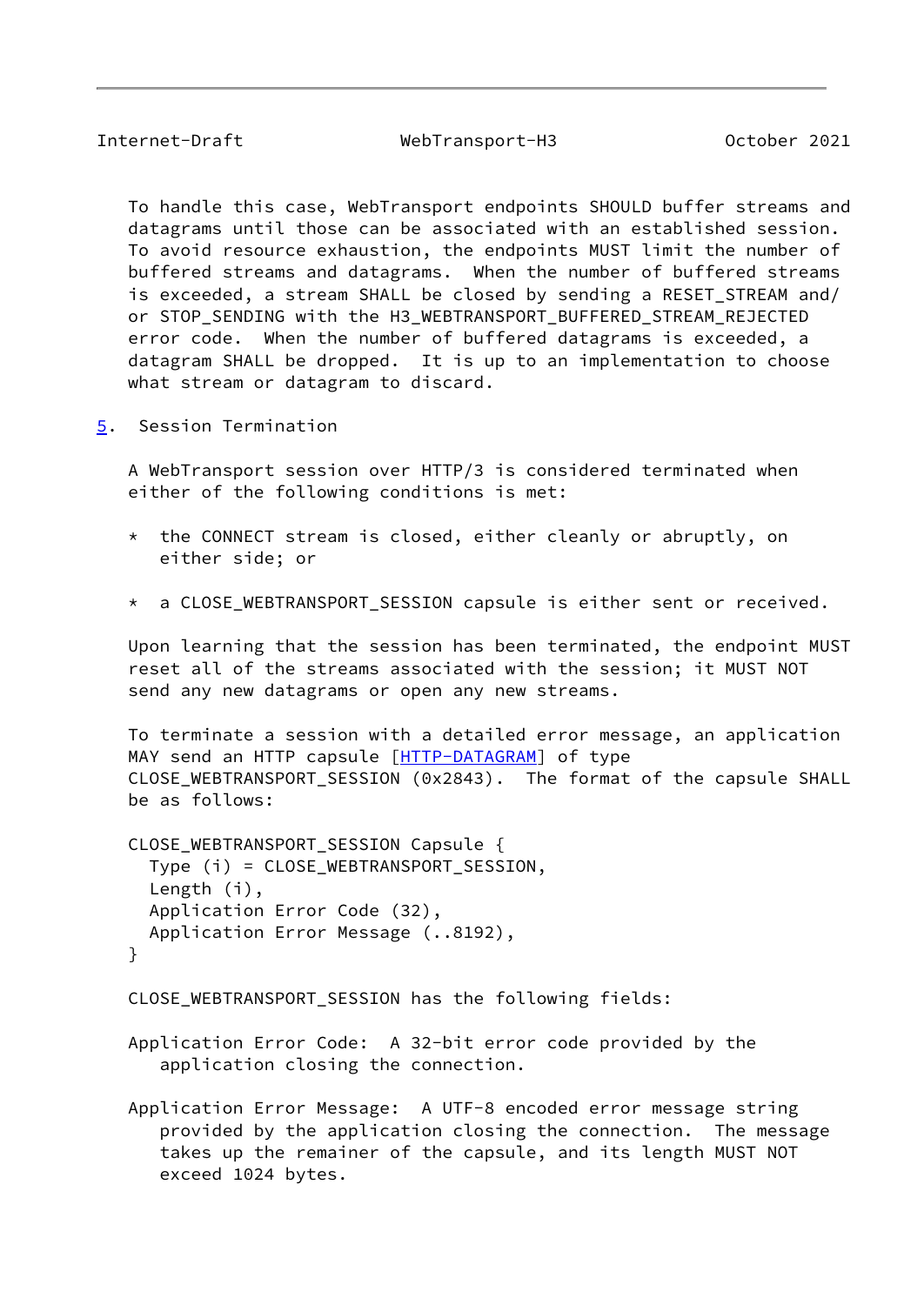<span id="page-10-1"></span>Internet-Draft WebTransport-H3 October 2021

 A CLOSE\_WEBTRANSPORT\_SESSION capsule MUST be followed by a FIN on the sender side. If any additional stream data is received on the CONNECT stream after CLOSE\_WEBTRANSPORT\_SESSION, the stream MUST be reset with code H3\_MESSAGE\_ERROR. The recipient MUST close the stream upon receiving a FIN. If the sender of CLOSE\_WEBTRANSPORT\_SESSION does not receive a FIN after some time, it SHOULD send STOP\_SENDING on the CONNECT stream.

 Cleanly terminating a CONNECT stream without a CLOSE\_WEBTRANSPORT\_SESSION capsule SHALL be semantically equivalent to terminating it with a CLOSE\_WEBTRANSPORT\_SESSION capsule that has an error code of 0 and an empty error string.

<span id="page-10-0"></span>[6](#page-10-0). Negotiating the Draft Version

[[RFC editor: please remove this section before publication.]]

 WebTransport over HTTP/3 uses two different mechanisms to negotiate versions for the different parts of the draft.

 The hop-by-hop wire format aspects of the protocol are negotiated by changing the codepoint used for the SETTINGS\_ENABLE\_WEBTRANSPORT parameter. Because of that, any WebTransport endpoint MUST wait for the peer's SETTINGS frame before sending or processing any WebTransport traffic. When multiple versions are supported by both of the peers, the most recent version supported by both is selected.

 The data exchanged over the CONNECT stream is transmitted across intermediaries, and thus cannot be versioned using a SETTINGS parameter. To indicate support for different versions of the protocol defined in this draft, the clients SHALL send a header for each version of the draft supported. The header corresponding to the version described in this draft is Sec-Webtransport-Http3-Draft02; its value SHALL be 1. The server SHALL reply with a Sec- Webtransport-Http3-Draft header indicating the selected version; its value SHALL be draft02 for the version described in this draft.

<span id="page-10-2"></span>[7](#page-10-2). Security Considerations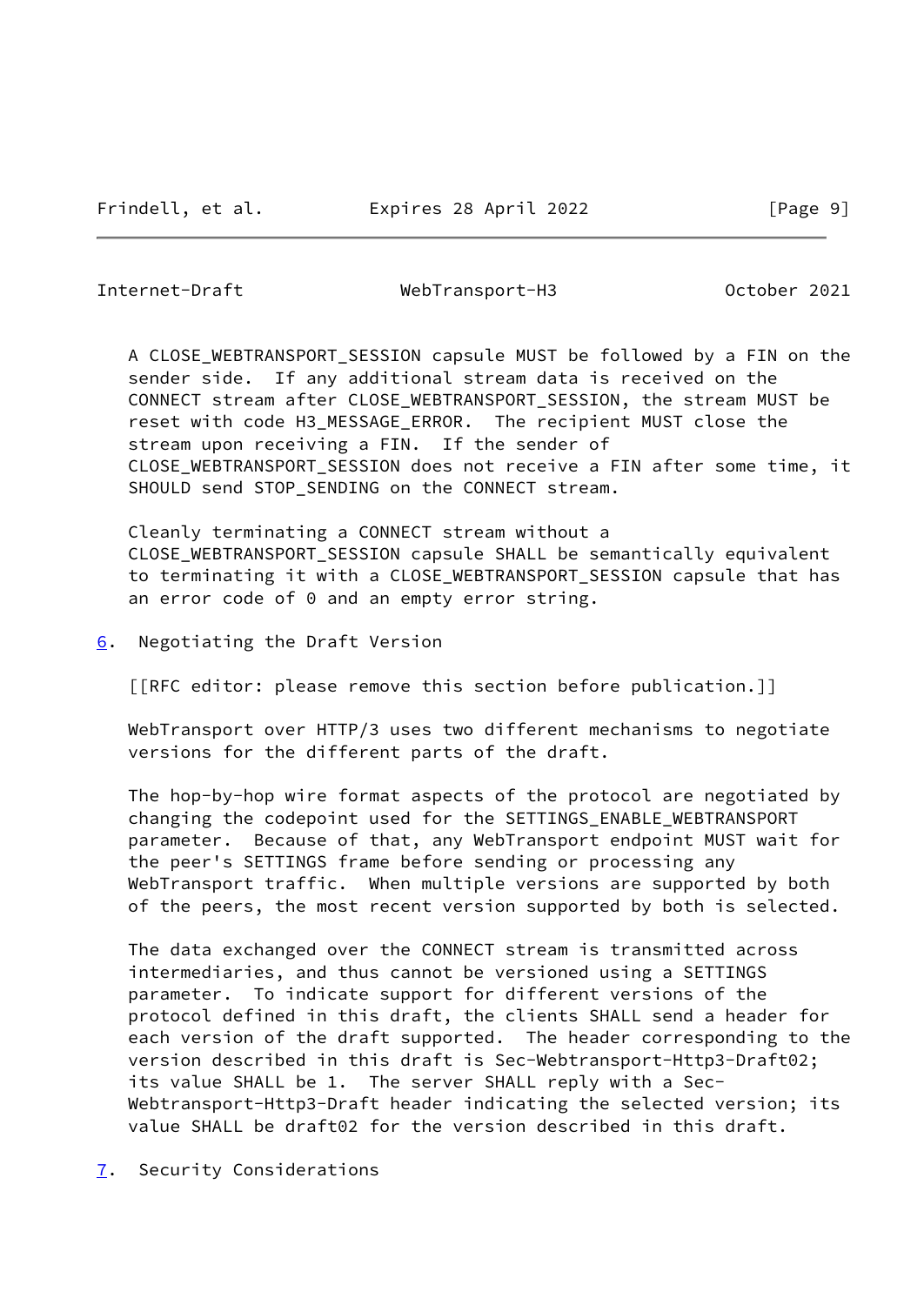WebTransport over HTTP/3 satisfies all of the security requirements imposed by [[OVERVIEW\]](#page-14-0) on WebTransport protocols, thus providing a secure framework for client-server communication in cases when the client is potentially untrusted.

Frindell, et al. Expires 28 April 2022 [Page 10]

<span id="page-11-1"></span>Internet-Draft WebTransport-H3 October 2021

 WebTransport over HTTP/3 requires explicit opt-in through the use of a QUIC transport parameter; this avoids potential protocol confusion attacks by ensuring the HTTP/3 server explicitly supports it. It also requires the use of the Origin header, providing the server with the ability to deny access to Web-based clients that do not originate from a trusted origin.

 Just like HTTP traffic going over HTTP/3, WebTransport pools traffic to different origins within a single connection. Different origins imply different trust domains, meaning that the implementations have to treat each transport as potentially hostile towards others on the same connection. One potential attack is a resource exhaustion attack: since all of the transports share both congestion control and flow control context, a single client aggressively using up those resources can cause other transports to stall. The user agent thus SHOULD implement a fairness scheme that ensures that each transport within connection gets a reasonable share of controlled resources; this applies both to sending data and to opening new streams.

<span id="page-11-0"></span>[8](#page-11-0). IANA Considerations

<span id="page-11-2"></span>[8.1](#page-11-2). Upgrade Token Registration

 The following entry is added to the "Hypertext Transfer Protocol (HTTP) Upgrade Token Registry" registry established by [\[RFC7230](https://datatracker.ietf.org/doc/pdf/rfc7230)]:

 The "webtransport" label identifies HTTP/3 used as a protocol for WebTransport:

Value: webtransport

Description: WebTransport over HTTP/3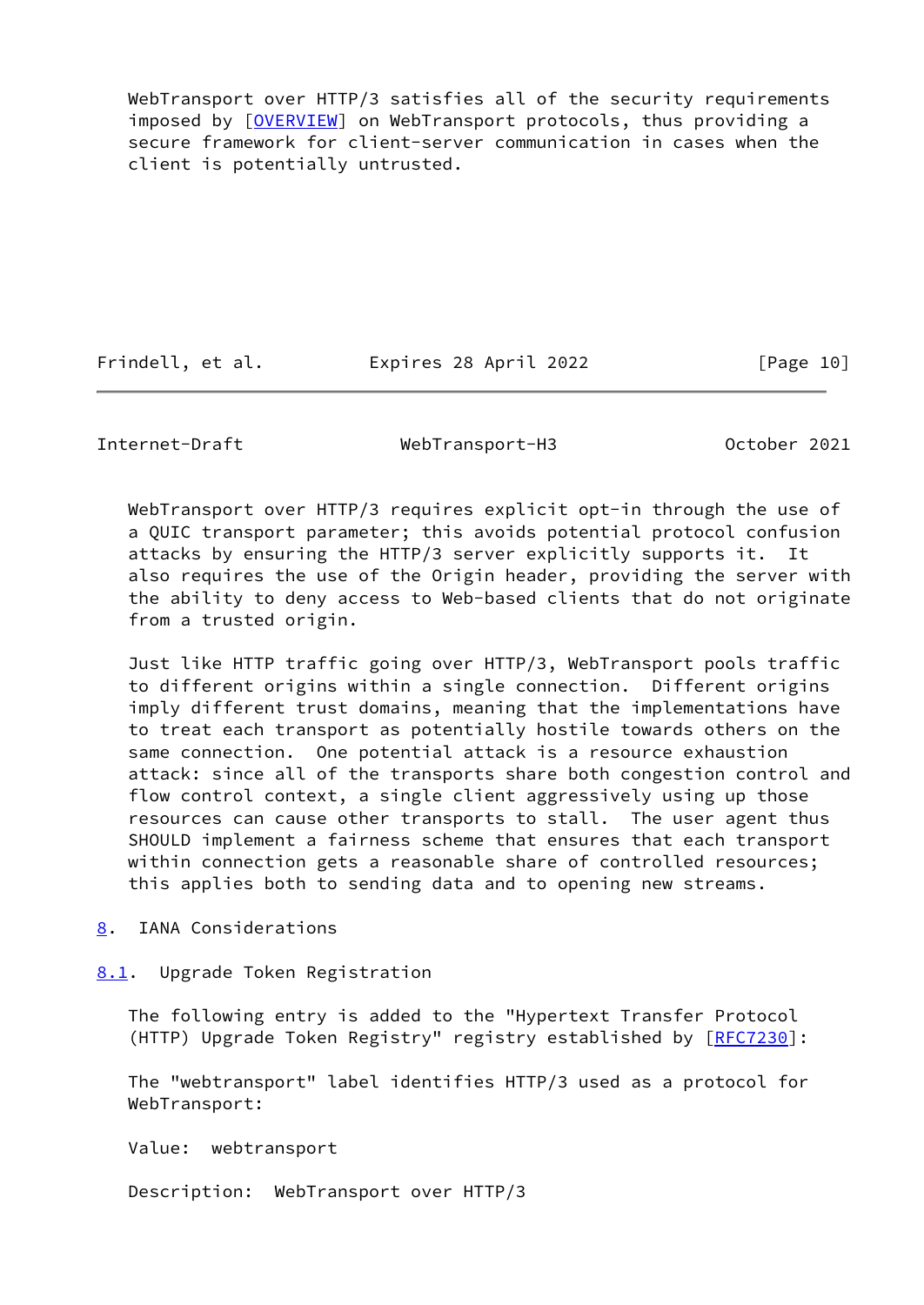<span id="page-12-0"></span>Reference: This document and [[I-D.ietf-webtrans-http2](#page-15-3)] [8.2](#page-12-0). HTTP/3 SETTINGS Parameter Registration The following entry is added to the "HTTP/3 Settings" registry established by [\[HTTP3](#page-14-1)]: The SETTINGS\_ENABLE\_WEBTRANSPORT parameter indicates that the specified HTTP/3 connection is WebTransport-capable. Setting Name: ENABLE\_WEBTRANSPORT Value: 0x2b603742 Default: 0 Frindell, et al. Expires 28 April 2022 [Page 11] Internet-Draft WebTransport-H3 October 2021 Specification: This document [8.3](#page-12-1). Frame Type Registration The following entry is added to the "HTTP/3 Frame Type" registry established by [\[HTTP3](#page-14-1)]:

<span id="page-12-2"></span><span id="page-12-1"></span> The WEBTRANSPORT\_STREAM frame allows HTTP/3 client-initiated bidirectional streams to be used by WebTransport:

Code: 0x41

Frame Type: WEBTRANSPORT\_STREAM

Specification: This document

<span id="page-12-3"></span>[8.4](#page-12-3). Stream Type Registration

 The following entry is added to the "HTTP/3 Stream Type" registry established by [\[HTTP3](#page-14-1)]:

 The "WebTransport stream" type allows unidirectional streams to be used by WebTransport:

Code: 0x54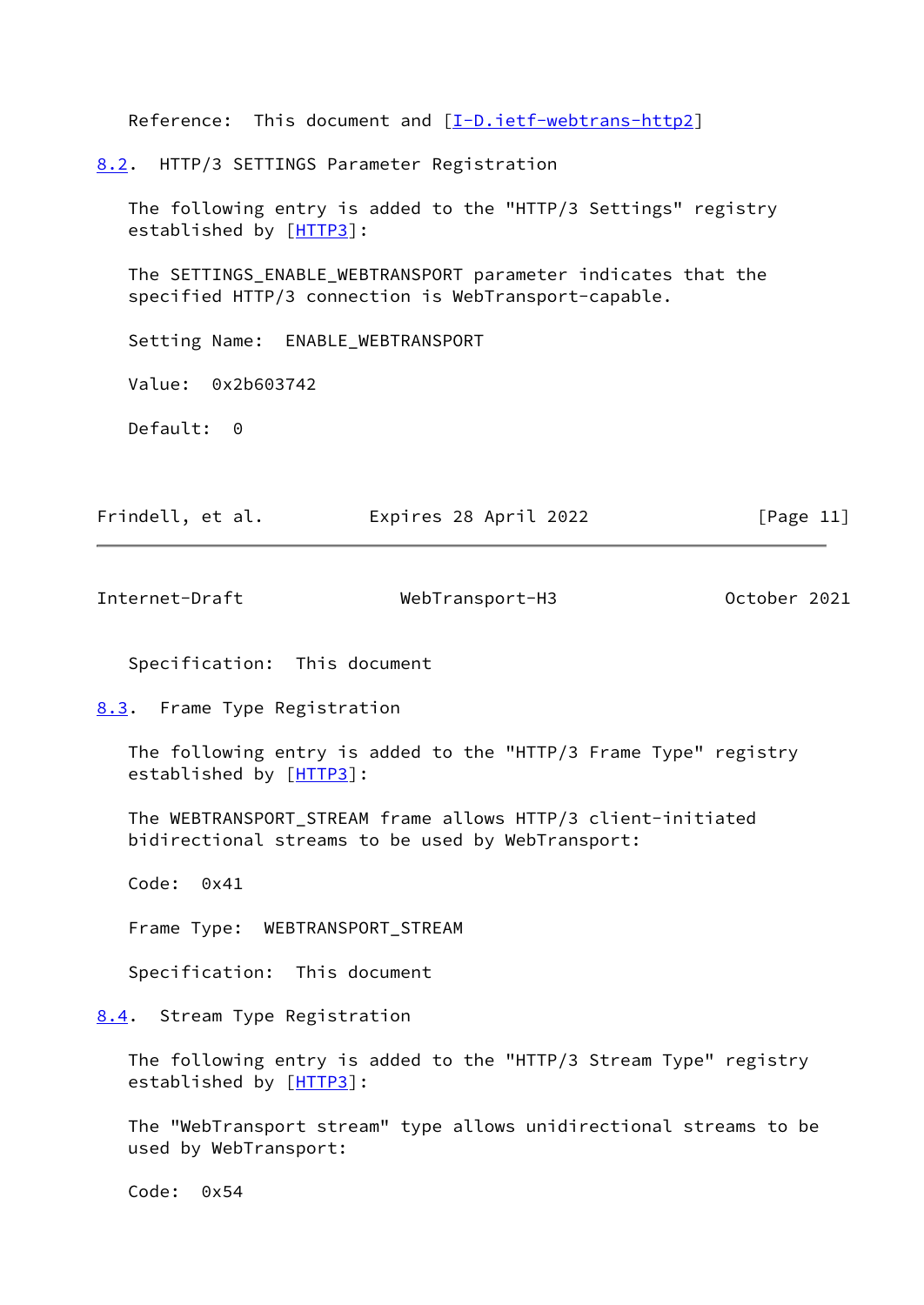<span id="page-13-0"></span> Stream Type: WebTransport stream Specification: This document Sender: Both [8.5](#page-13-0). HTTP/3 Error Code Registration The following entry is added to the "HTTP/3 Error Code" registry established by [\[HTTP3](#page-14-1)]: Name: H3\_WEBTRANSPORT\_BUFFERED\_STREAM\_REJECTED Value: 0x3994bd84 Description: WebTransport data stream rejected due to lack of associated session. Specification: This document. In addition, the following range of entries is registered:

| Frindell, et al. | Expires 28 April 2022 | [Page 12] |
|------------------|-----------------------|-----------|
|------------------|-----------------------|-----------|

<span id="page-13-2"></span>Internet-Draft WebTransport-H3 October 2021

Name: H3\_WEBTRANSPORT\_APPLICATION\_00 ... H3\_WEBTRANSPORT\_APPLICATION\_FF

 Value: 0x52e4a40fa8db to 0x52e4a40fa9e2 inclusive, with the exception of 0x52e4a40fa8f9, 0x52e4a40fa918, 0x52e4a40fa937, 0x52e4a40fa956, 0x52e4a40fa975, 0x52e4a40fa994, 0x52e4a40fa9b3, and 0x52e4a40fa9d2.

Description: WebTransport application error codes.

Specification: This document.

<span id="page-13-1"></span>[8.6](#page-13-1). Datagram Format Type

 This document will request IANA to register WEB\_TRANSPORT in the "HTTP Datagram Format Types" registry established by [\[HTTP-DATAGRAM\]](#page-14-4).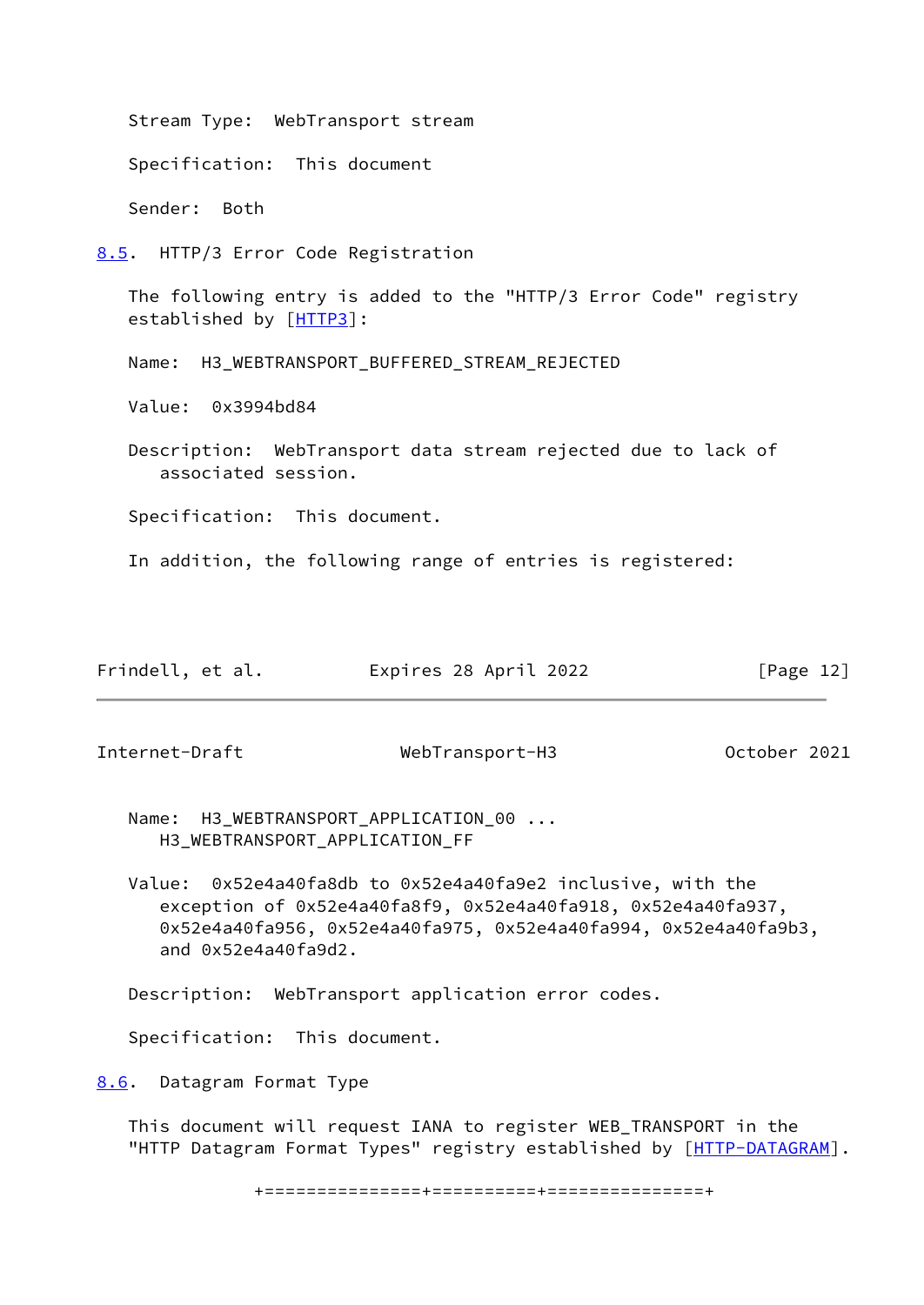| Type | Value | Specification | +===============+==========+===============+ | WEB\_TRANSPORT | 0xff7c00 | This Document | +---------------+----------+---------------+

Table 1: Registered Datagram Format Type

### <span id="page-14-2"></span>[9](#page-14-2). References

<span id="page-14-3"></span>[9.1](#page-14-3). Normative References

# <span id="page-14-4"></span>[HTTP-DATAGRAM]

 Schinazi, D. and L. Pardue, "Using Datagrams with HTTP", Work in Progress, Internet-Draft, [draft-ietf-masque-h3](https://datatracker.ietf.org/doc/pdf/draft-ietf-masque-h3-datagram-05) [datagram-05](https://datatracker.ietf.org/doc/pdf/draft-ietf-masque-h3-datagram-05), 25 October 2021, <[https://datatracker.ietf.org/doc/html/draft-ietf-masque](https://datatracker.ietf.org/doc/html/draft-ietf-masque-h3-datagram-05) [h3-datagram-05](https://datatracker.ietf.org/doc/html/draft-ietf-masque-h3-datagram-05)>.

- <span id="page-14-1"></span> [HTTP3] Bishop, M., Ed., "Hypertext Transfer Protocol Version 3 (HTTP/3)", Work in Progress, Internet-Draft, [draft-ietf](https://datatracker.ietf.org/doc/pdf/draft-ietf-quic-http) [quic-http,](https://datatracker.ietf.org/doc/pdf/draft-ietf-quic-http) <[https://datatracker.ietf.org/doc/html/draft](https://datatracker.ietf.org/doc/html/draft-ietf-quic-http) [ietf-quic-http](https://datatracker.ietf.org/doc/html/draft-ietf-quic-http)>.
- <span id="page-14-0"></span> [OVERVIEW] Vasiliev, V., "The WebTransport Protocol Framework", Work in Progress, Internet-Draft, [draft-ietf-webtrans-overview](https://datatracker.ietf.org/doc/pdf/draft-ietf-webtrans-overview-latest) [latest](https://datatracker.ietf.org/doc/pdf/draft-ietf-webtrans-overview-latest), <[https://datatracker.ietf.org/doc/html/draft-ietf](https://datatracker.ietf.org/doc/html/draft-ietf-webtrans-overview-latest) [webtrans-overview-latest>](https://datatracker.ietf.org/doc/html/draft-ietf-webtrans-overview-latest).

Frindell, et al. Expires 28 April 2022 [Page 13]

Internet-Draft WebTransport-H3 October 2021

- [RFC2119] Bradner, S., "Key words for use in RFCs to Indicate Requirement Levels", [BCP 14](https://datatracker.ietf.org/doc/pdf/bcp14), [RFC 2119](https://datatracker.ietf.org/doc/pdf/rfc2119), DOI 10.17487/RFC2119, March 1997, <[https://doi.org/10.17487/RFC2119>](https://doi.org/10.17487/RFC2119).
- [RFC3986] Berners-Lee, T., Fielding, R., and L. Masinter, "Uniform Resource Identifier (URI): Generic Syntax", STD 66, [RFC 3986,](https://datatracker.ietf.org/doc/pdf/rfc3986) DOI 10.17487/RFC3986, January 2005, <[https://doi.org/10.17487/RFC3986>](https://doi.org/10.17487/RFC3986).

[RFC6454] Barth, A., "The Web Origin Concept", [RFC 6454](https://datatracker.ietf.org/doc/pdf/rfc6454),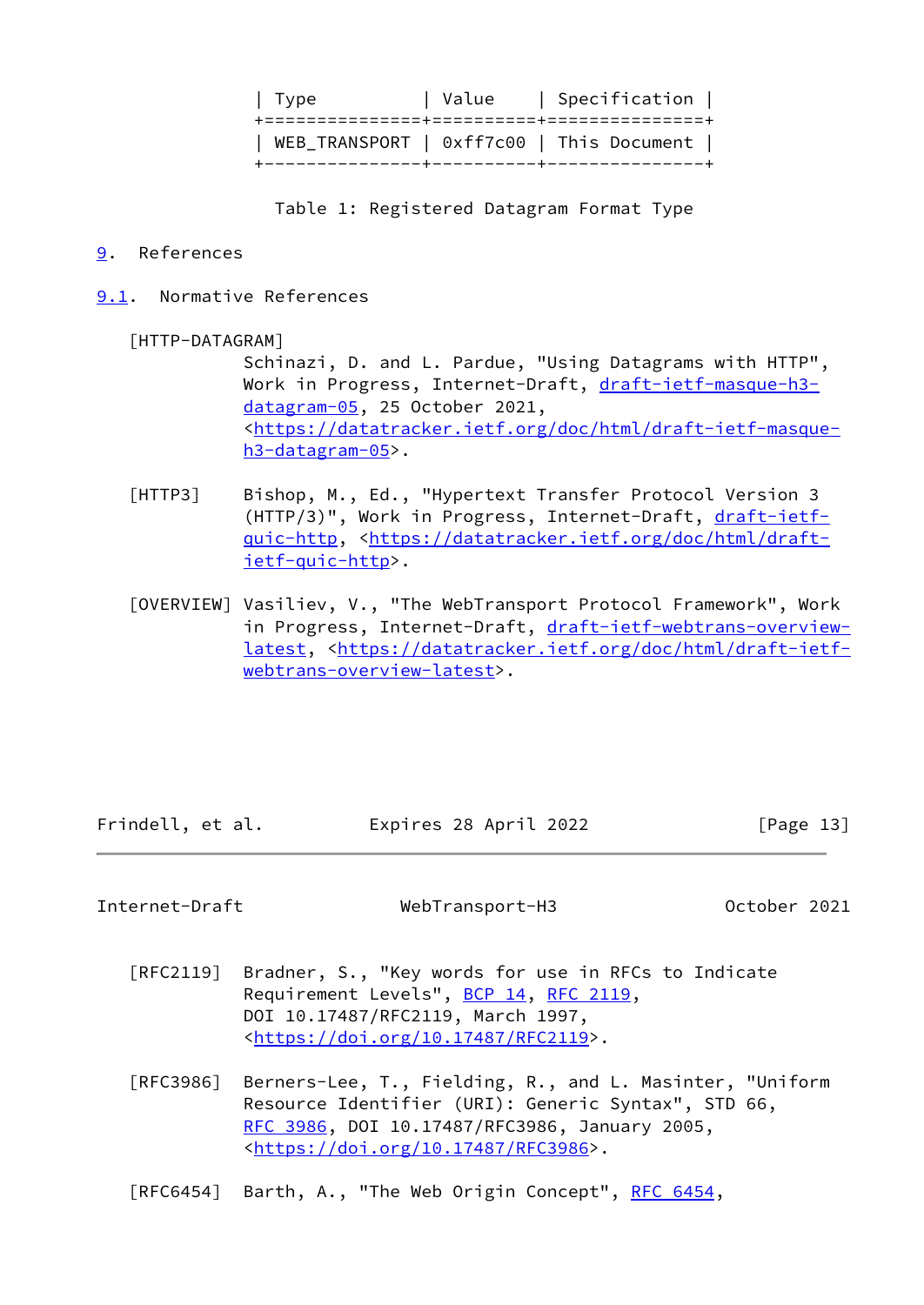DOI 10.17487/RFC6454, December 2011, <[https://doi.org/10.17487/RFC6454>](https://doi.org/10.17487/RFC6454).

- [RFC6585] Nottingham, M. and R. Fielding, "Additional HTTP Status Codes", [RFC 6585,](https://datatracker.ietf.org/doc/pdf/rfc6585) DOI 10.17487/RFC6585, April 2012, <[https://doi.org/10.17487/RFC6585>](https://doi.org/10.17487/RFC6585).
- [RFC7230] Fielding, R., Ed. and J. Reschke, Ed., "Hypertext Transfer Protocol (HTTP/1.1): Message Syntax and Routing", [RFC 7230,](https://datatracker.ietf.org/doc/pdf/rfc7230) DOI 10.17487/RFC7230, June 2014, <[https://doi.org/10.17487/RFC7230>](https://doi.org/10.17487/RFC7230).
- [RFC7231] Fielding, R., Ed. and J. Reschke, Ed., "Hypertext Transfer Protocol (HTTP/1.1): Semantics and Content", [RFC 7231](https://datatracker.ietf.org/doc/pdf/rfc7231), DOI 10.17487/RFC7231, June 2014, <[https://doi.org/10.17487/RFC7231>](https://doi.org/10.17487/RFC7231).
- [RFC8174] Leiba, B., "Ambiguity of Uppercase vs Lowercase in [RFC](https://datatracker.ietf.org/doc/pdf/rfc2119) [2119](https://datatracker.ietf.org/doc/pdf/rfc2119) Key Words", [BCP 14](https://datatracker.ietf.org/doc/pdf/bcp14), [RFC 8174,](https://datatracker.ietf.org/doc/pdf/rfc8174) DOI 10.17487/RFC8174, May 2017, [<https://doi.org/10.17487/RFC8174](https://doi.org/10.17487/RFC8174)>.
- [RFC8441] McManus, P., "Bootstrapping WebSockets with HTTP/2", [RFC 8441,](https://datatracker.ietf.org/doc/pdf/rfc8441) DOI 10.17487/RFC8441, September 2018, <[https://doi.org/10.17487/RFC8441>](https://doi.org/10.17487/RFC8441).
- [RFC9000] Iyengar, J., Ed. and M. Thomson, Ed., "QUIC: A UDP-Based Multiplexed and Secure Transport", [RFC 9000](https://datatracker.ietf.org/doc/pdf/rfc9000), DOI 10.17487/RFC9000, May 2021, <[https://doi.org/10.17487/RFC9000>](https://doi.org/10.17487/RFC9000).

# <span id="page-15-2"></span>[SEMANTICS]

 Fielding, R. T., Nottingham, M., and J. Reschke, "HTTP Semantics", Work in Progress, Internet-Draft, [draft-ietf](https://datatracker.ietf.org/doc/pdf/draft-ietf-httpbis-semantics-19) [httpbis-semantics-19,](https://datatracker.ietf.org/doc/pdf/draft-ietf-httpbis-semantics-19) 12 September 2021, <[https://datatracker.ietf.org/doc/html/draft-ietf-httpbis](https://datatracker.ietf.org/doc/html/draft-ietf-httpbis-semantics-19) [semantics-19>](https://datatracker.ietf.org/doc/html/draft-ietf-httpbis-semantics-19).

| Frindell, et al. | Expires 28 April 2022 | [Page 14] |  |
|------------------|-----------------------|-----------|--|
|------------------|-----------------------|-----------|--|

<span id="page-15-1"></span>Internet-Draft WebTransport-H3 October 2021

# <span id="page-15-0"></span>[9.2](#page-15-0). Informative References

<span id="page-15-3"></span> [I-D.ietf-webtrans-http2] Frindell, A., Kinnear, E., Pauly, T., Vasiliev, V., and G.